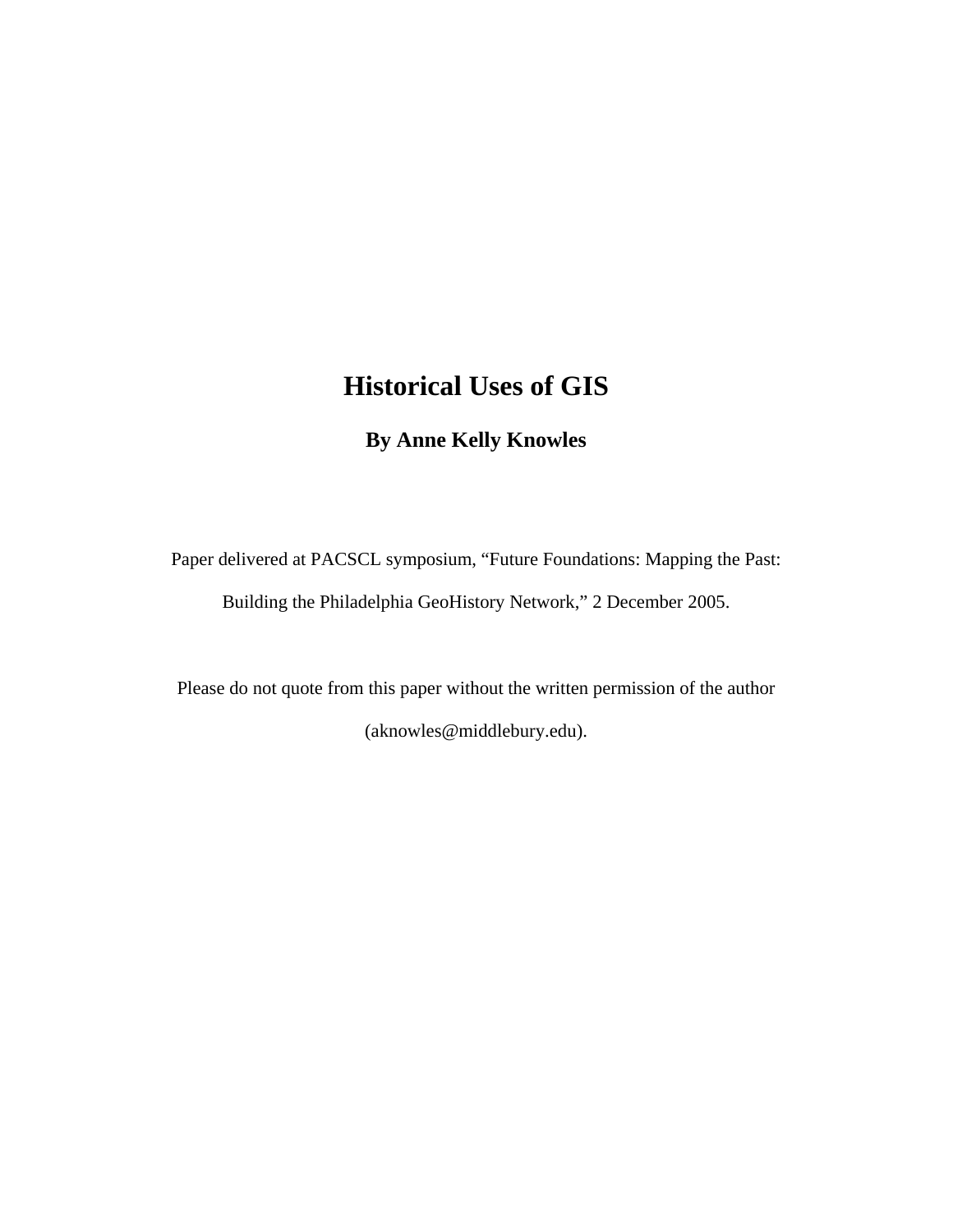#### **Emerging trends in HGIS**

What is "historical GIS"? In other work, I have called it a methodology.<sup>1</sup> By this definition, any historical research that employs geographic information systems could be considered historical GIS. Over the past decade, however, historical GIS has also begun to take on the identity of a practice or sub-field within historical scholarship. As an emerging field, historical GIS has a number of distinctive characteristics:

- 1. Geographical questions drive a significant part of the inquiry;
- 2. Geographical information provides a good share of the historical evidence;
- 3. The bulk of evidence, or the evidence that provides the study's key analytical framework, is structured and analyzed within one or more databases that record both location and time; and
- 4. Authors present key historical arguments in maps, particularly maps that visualize previously unknown or unexamined spatial relationships or patterns of change over time.

Although historians are using GIS to study a tremendous variety of subjects, periods, and places, three broad areas of research and resource creation account for a great deal of current activity. One is empirical research on the history of land use in relation to human settlement and economic change. Another is the use of GIS to visualize past landscapes and the changing morphology of the built environment over time. The third consists of infrastructure projects that aim to make historical-geographical source materials available to scholars and the general public. From what I understand, PACSCL's geohistory network fits readily into the second and third categories. I will focus my remarks on those parts of the field.

To touch briefly on the first category, environmental historians and political ecologists are doing some of the most interesting and intellectually challenging historical GIS today. Two exemplary books by historians are Geoff Cunfer's *On the Great Plains: Agriculture and Environment* and Brian Donahue's *The Great Meadow: Farmers and the Land in Colonial Concord*. Both of these scholars use intensive, empirical mapping of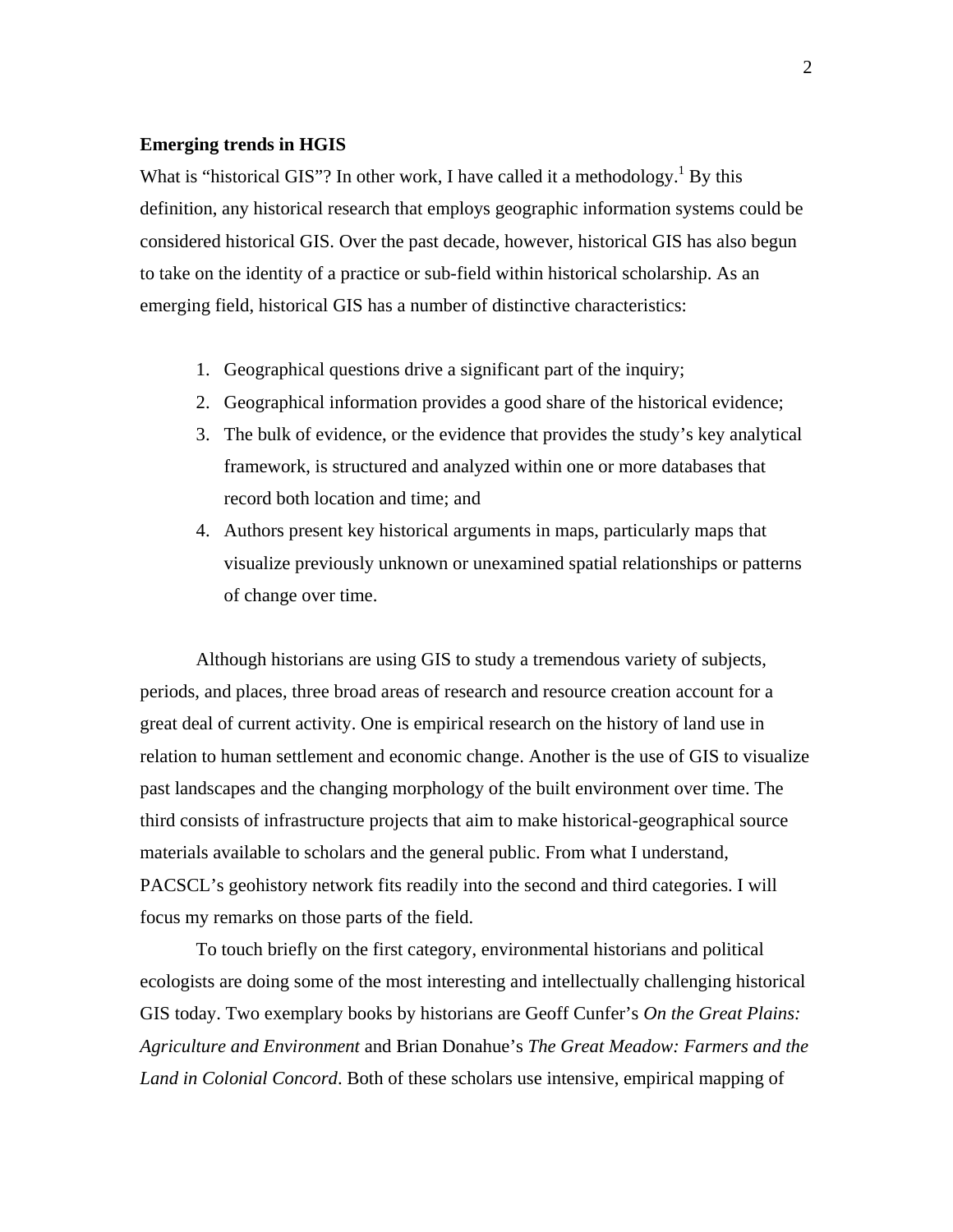land use and environmental conditions to re-examine long-standing historical interpretations of American agricultural history. Donahue finds that colonial farmers in Concord did not mine the soil, as historians have long contended they did. Similarly, Cunfer finds that Plains farmers actually paid pretty close attention to the limits of agriculture in a semi-arid environment. In both cases, farm families acted for the most part as responsible stewards of the land, even as they adjusted their land-use practices in response to changes in climate, market, and family needs. $2^2$  Cunfer and Donahue's studies demonstrate that GIS can reveal the almost infinite variety of land use while identifying spatial patterns that raise compelling questions.

 There are probably more projects that involve visualizing past landscapes. Some efforts in "geovisualization" strive for verisimilitude for its own sake, inspired by the beguiling realism of computer animation in cinema and gaming. But the digital reconstruction of historical landscapes can also serve scholarly purposes. It is a particularly stimulating approach for classroom teaching and community history.

 Cities lend themselves to geovisualization because large-scale urban maps and street plans provide rich historical information as well as handsome backdrops for visualizing the past. Technically speaking, urban maps are the easiest historical maps to georectify (to align with present-day geographical coordinates for use in GIS) because they cover a relatively small area and were often based on careful surveys. David Rumsey has introduced many readers to the seeming wizardry of digitally "rubbersheeting" historical maps so that one can almost perfectly overlay maps from different eras and then adjust the transparency of the layers until the maps' evidence of urban change rises magically from the page.<sup>3</sup> Having scanned a historical map at high resolution and georectified it, one can pluck off information to create GIS layers for analysis or to highlight salient features on the historical map base. One can also add information gathered in the field, such as the GPS locations of historic buildings (a popular class exercise) or add information from other historical sources, such as the location of London coffeehouses or New Orleans jazz clubs.

 Growing numbers of historians, geographers, and scholars in other fields are using GIS to create digital urban landscapes to study cities' changing morphology over time. Keith Lilley leads a group of researchers at Queen's University Belfast who are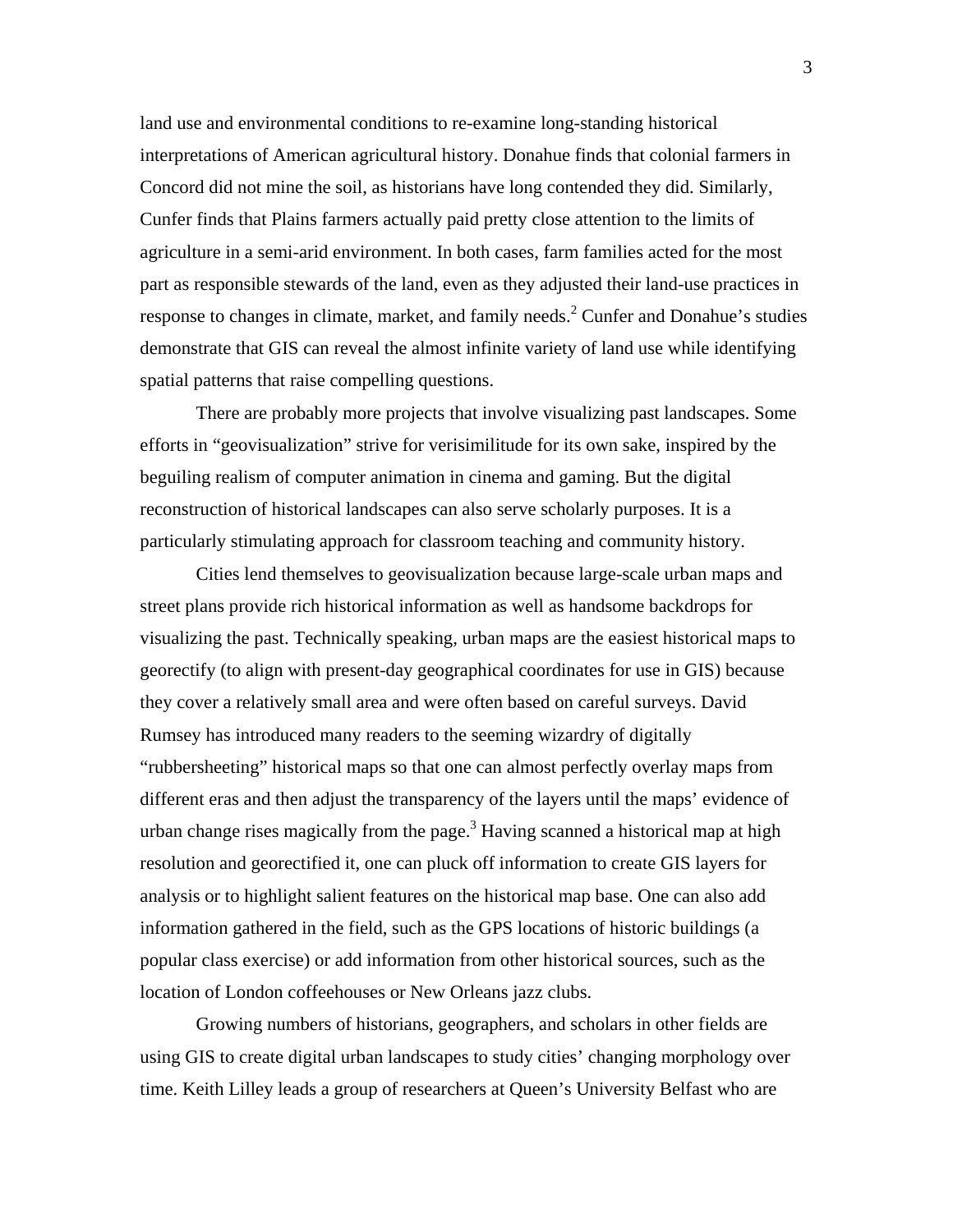using quasi-3D renderings of medieval towns in Wales to determine whether the towns' construction was adjusted to suit local topography or followed quite rigid ideal forms. Roy Bradshaw and Robert Abrahart are building a "digital Derby" whose ultimate goal is to capture, connect, map, and make accessible the whole historical geography of the nineteenth-century city.<sup>4</sup> Loren Seibert's vision for a "GIS spatial history" of Tokyo is even more ambitious, as it includes physical features and topography, land cover and land use data, the history of urban planning and land division, as well as political, social, and economic change since 1900.<sup>5</sup>

Not all "virtual cities" are built with GIS. Digital London, Digital Prague, and other virtual urban websites have been created by architects and graphic designers using software that better simulates the dimensionality of streetscapes and the texture of building materials, or that models certain kinds of urban functions. <sup>6</sup> Differences between GIS-based projects and projects built on other platforms are blurring in both directions as GIS users become more interested in visualization techniques and strive for more realistic effects in the historical landscapes they render. $<sup>7</sup>$ </sup>

 The third major area in historical GIS is infrastructure projects that generally aim to facilitate the use of GIS in historical research. More than a dozen national historical GIS projects lead this part of the field. <sup>8</sup> The Great Britain Historical GIS was the first to be completed. Like most such projects, the GBHGIS consists of carefully researched administrative boundaries (the spatial component of the database), which are linked to demographic information derived mainly from published census reports (the tabular data). Reconstructing historical boundary changes over time requires painstaking research, but it is work that quantitative historians in particular feel is worthwhile. For example, only with historically accurate boundaries can one derive population density correctly.<sup>9</sup> Knowing to which county a place belonged in a given period is also necessary for finding locally held records. While national historical GIS projects thus far are intended primarily for social science research, some large infrastructure projects have a more humanistic bent. Religious history figures prominently in projects supported by the Electronic Cultural Atlas Initiative, for example, and the Pleiades Project is a GIS-based, collaborative digital resource for research on the ancient world.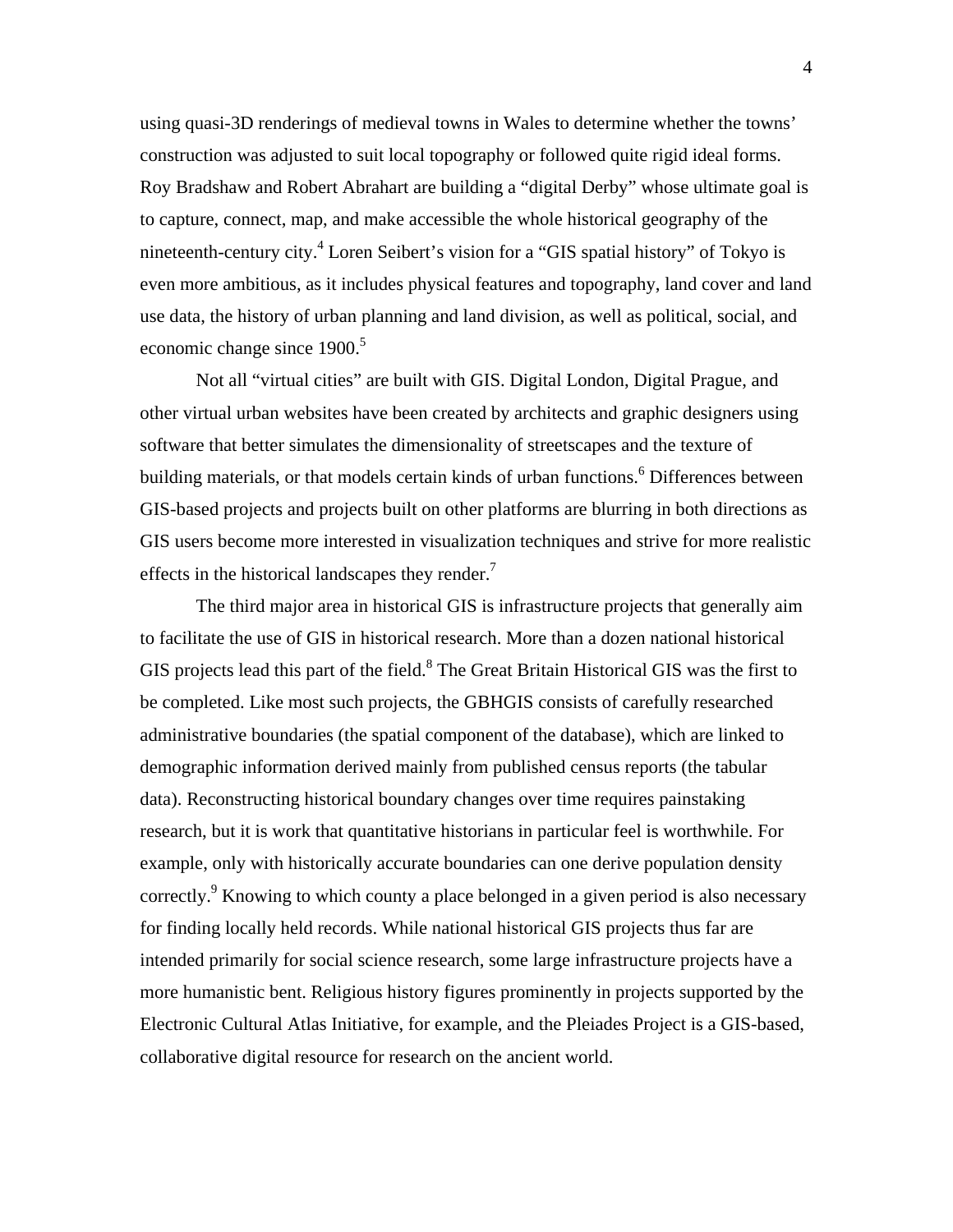Many of today's historical GIS studies are the first to map important primary sources or to capture and explore all the geographical information a primary source contains. This is the most exciting thing about historical GIS for many scholars – the "eureka" moment when someone sees interesting data mapped for the first time.<sup>10</sup> Relatively few historical scholars to date have used the spatial analytical functions of GIS that geographers emphasize, and most of those who have have collaborated with GIS experts.<sup>11</sup> The sophisticated blending of spatial and statistical analysis that Amy Hillier demonstrates in her work on redlining in Philadelphia will doubtless become more common as graduate students gain facility with GIS.

Technical sophistication, however, is not a reliable gauge of intellectual significance. The mapping of distributions can have the force of revelation in history. Geoff Cunfer's argument that the Dust Bowl was caused by drought, not overplowing, is based on simple maps that show land use and climatological measurements by county. Brian Donahue is the first scholar to map land use in colonial New England at a scale that reveals whether farmers were or were not sensitive to the agricultural potential and constraints of their land.

The process of translating historical sources into GIS can be a complex, often taxing work of scholarship in itself. It can take years to develop an HGIS database to the point of producing results. In addition to the familiar tedium of data entry, one faces problems of determining the geographical location of the data one wishes to map, reconciling data formats, finding or creating appropriate base maps, and learning how to use software that is infamously poorly explained by GIS manufacturers. Extracting data from historical sources is analogous to data mining, but it is mining done with pickax and shovel at the rock face; it can rarely be automated. One must understand a source's provenance, the mentality that produced it, its inherent biases, and the points on which the information is most and least reliable. Such deep engagement with historical sources and their geographical context can lead to highly creative scholarship.

### **Difficulties scholars commonly encounter when they attempt to use GIS in historical research**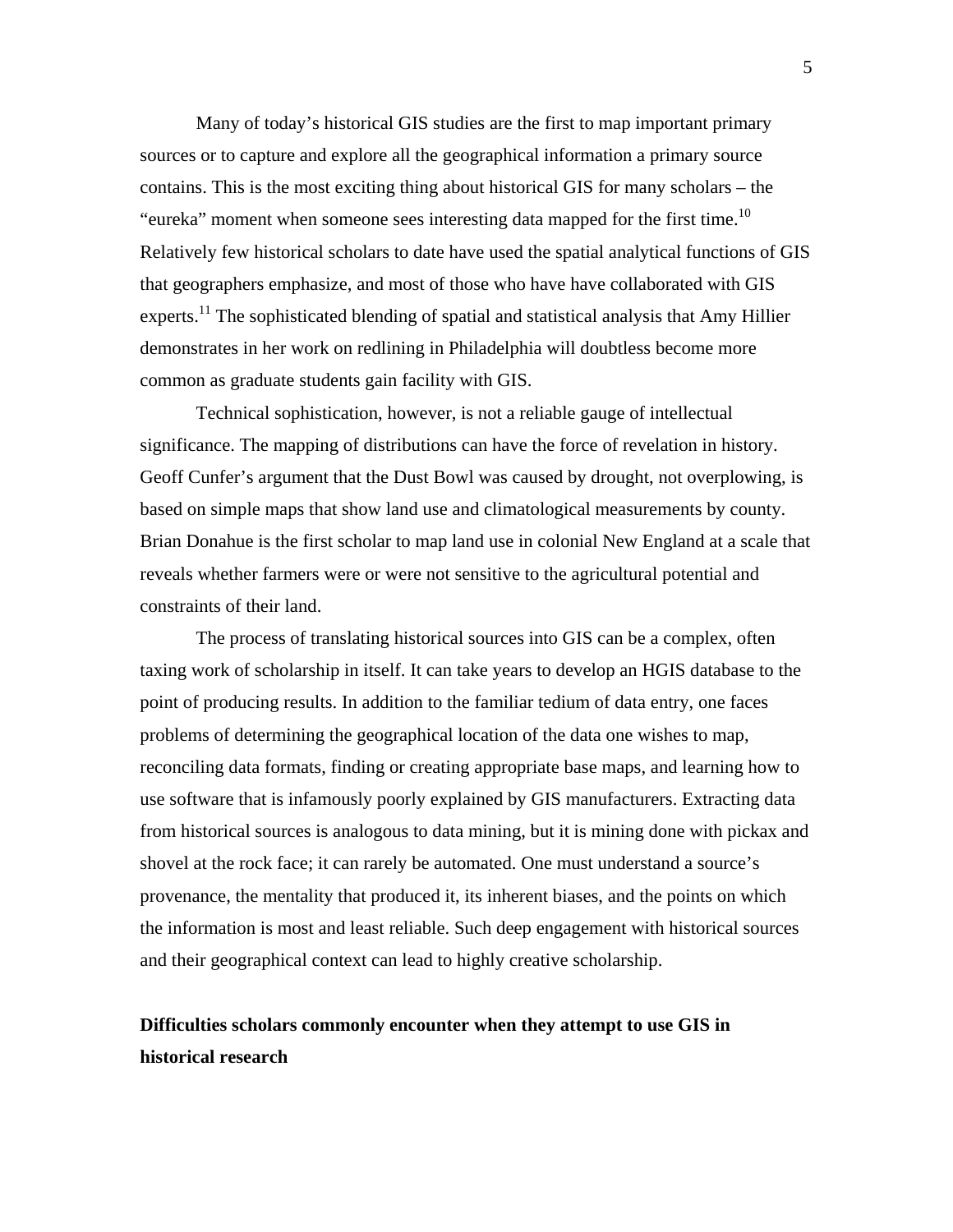The three biggest hurdles to historical GIS are dealing with unfamiliar geographical sources (maps), finding or making adequate historical base maps, and facing the stiff challenge of learning how to use GIS software.

Example: Say a scholar wants to map the growth of textile manufacturing in Greater Philadelphia. This would normally require one to:

- Find city directories for Philadelphia, Manayunk, and other urban places, which may or may not cover the same years;
- Geocode factory addresses from the directories, which for this (and most) nineteenth-century industries means coping with the address shift in Philadelphia's street numbering system;
- Find historical city street maps that cover all the places you want to include in your study at appropriate dates (both unlikely);
- Connect industrial production data to the factory addresses, entering data from the federal Manufacturing Census or manuscript firm records into a spatially referenced database.

In addition to traditional archival skills, this research requires one to create a relational database, geocode locations that may be difficult to verify, rubbersheet various historical maps to a common base, build a gazetteer, and learn enough about GIS to analyze the data once it is entered and copasetic. Then comes map design. I don't mean to discourage anyone. But this cocktail of skills indicates why HGIS projects can benefit greatly from cross-disciplinary collaboration. Few individuals possess the skills of a computer scientist, spatial analyst, and cartographer.

### **What would benefit HGIS scholarship most? My wish list for one-stop shopping for historical research on greater Philadelphia:**

- A. High-resolution scans of historical maps, compressed for quick downloading. Each map should come with full carto-bibliographic documentation of the original and how it was scanned.
- B. Georectified historical maps. These should always be provided along with the unrectified original and full documentation of how the rectification was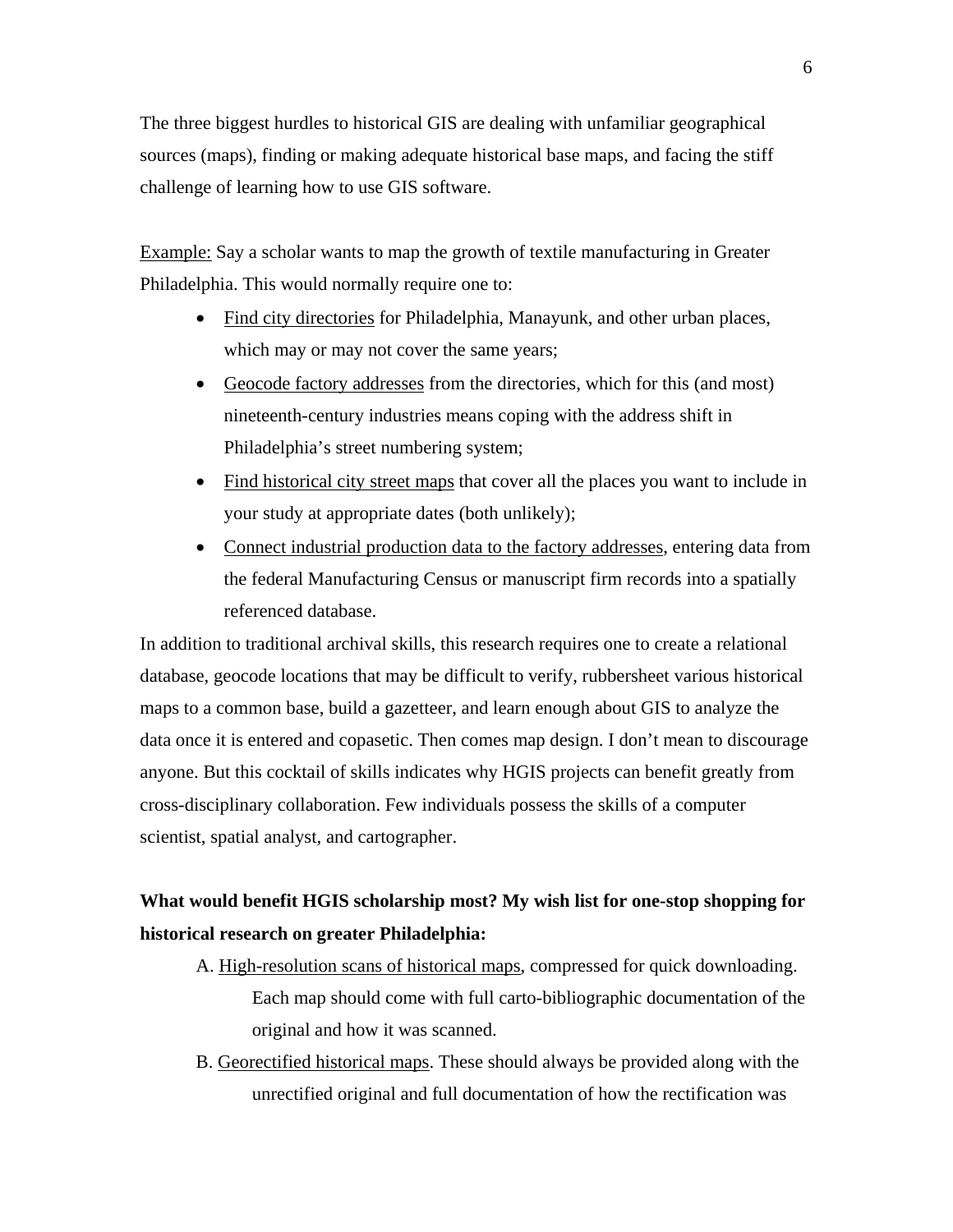done. Ideally, this might even include provision of the control points or digital reference layers used in the georectification.

If you hear a drum-beat here, you're right: *full documentation of the sources that go in to digital materials* will help scholars enormously. Most historians find GIS metadata forms cumbersome at best. They were designed by computer scientists and GIS manufacturers, not scholars, least of all humanists. The terminology of metadata is nearly impenetrable to non-specialists. While GIS users should learn what industry-standard metadata means, I suggest that PACSCL also consider providing traditional bibliographic documentation that includes additional information necessary for documenting sources' use in GIS.

#### C. Place-based searching

- 1. *Locality* placenames indexed in a digital gazetteer that gives alternate spellings and names for known places.
- 2. *Location* geographic coordinates of the locality so that it can be more easily and accurately mapped in GIS (centerpoint and/or geographic extent)
- 3. *Spatial context* a nested index of the geographical entities to which a place has belonged, such as a neighborhood and its township, SMA, and county or counties.
- D. Administrative units over time, again with full documentation of sources and method of creation.
- E. Other base layers, which could be donated by scholars upon completion of their projects. If PACSCL does not want to become a repository for digital data, you could simply maintain a list of GIS projects bearing on the region's history.

The last item on my wish-list for historical GIS scholarship is that resource providers such as PACSCL would also provide technical and conceptual assistance to help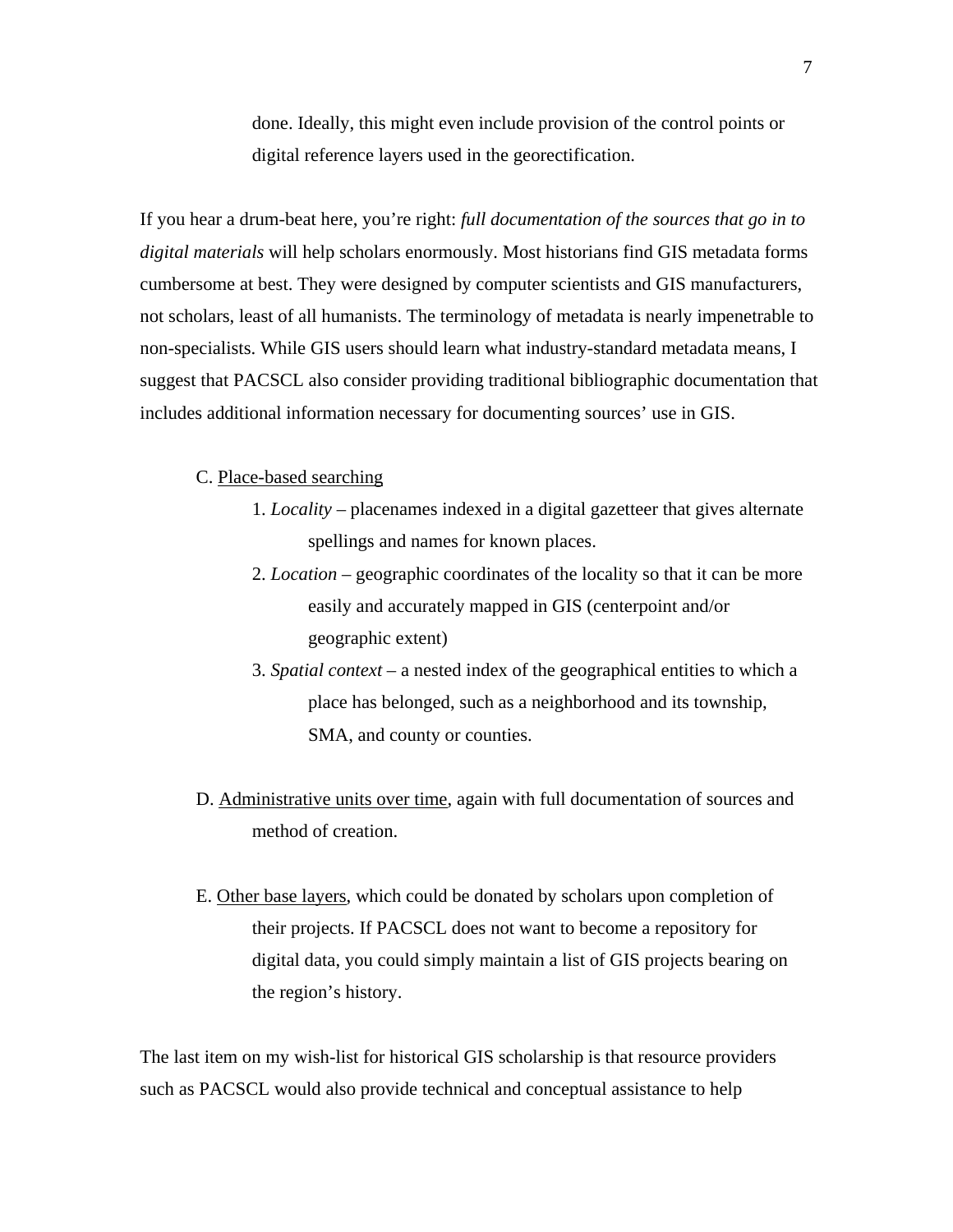researchers design their projects. Academia Sinica in Taiwan offers an excellent model. The *Taiwan History and Culture and Time and Space* project, spearheaded up by historian Fan I-Chun, has developed historical base maps, demographic data, and environmental layers for mainland China and Taiwan that are available freely on the Web. In addition, the project's historians and GIS experts are available to meet with researchers to help them think through their projects from the ground up, and to help them find the resources and training they need.

### **Conclusion**

Finally, two closing thoughts. A potential obstacle to the development of an ambitious, wide-ranging geohistory network for Greater Philadelphia is the relative scarcity of geographers in this metropolitan area and in the Mid-Atlantic more generally. Because geography is so under-represented in East Coast universities, scholars and archivists in this part of the country sometimes do not think to draw upon geographers' disciplinary expertise. Find the geographers in your midst; get them involved in this venture.

I hope you will all entertain a broad notion of what constitutes geographic information. It is great to start with maps and images of the built landscape, as these sources provide the basis for urban history, studies of neighborhood change, economic development, architectural history, and more. But there are many other sources of geographic information – in fact, almost any kind of historical document includes geographic information. How to bring the geographical content of historical materials to the attention of researchers is a fascinating challenge.